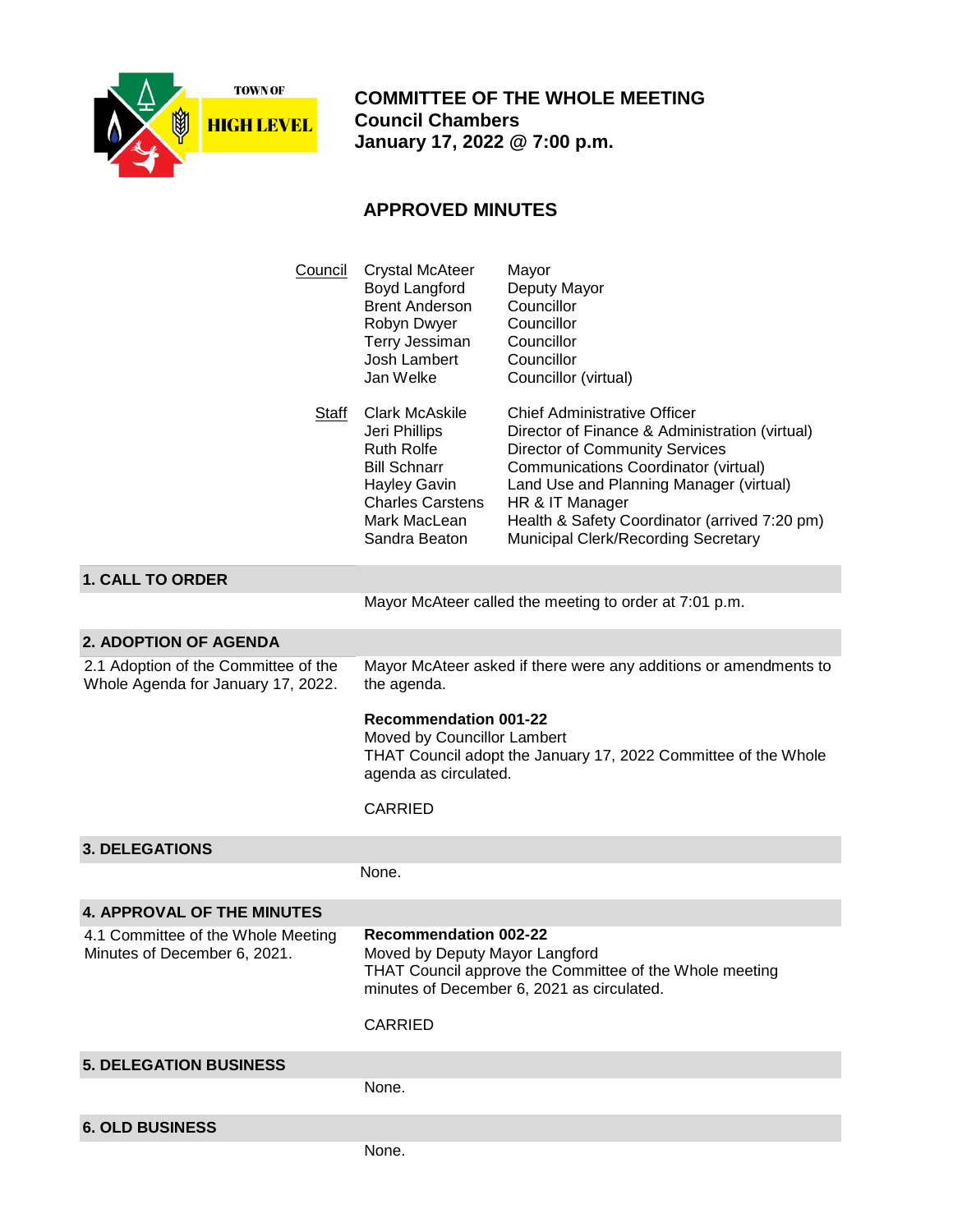| <b>7. NEW BUSINESS</b>                                                                                            |                                                                                                                                                                                                                                                                                                                     |  |  |
|-------------------------------------------------------------------------------------------------------------------|---------------------------------------------------------------------------------------------------------------------------------------------------------------------------------------------------------------------------------------------------------------------------------------------------------------------|--|--|
| 7.1 Admin Request: Engagement<br>Meetings for Design for History Walk<br>at the Museum and Future<br>Development. |                                                                                                                                                                                                                                                                                                                     |  |  |
| 7.2 Briefing Note: Provincial<br><b>Government Issues</b>                                                         |                                                                                                                                                                                                                                                                                                                     |  |  |
| 7.3 Northern Lights Regional Humane<br>Society - Operational Agreement                                            | <b>Recommendation 003-22</b><br>Moved by Councillor Jessiman<br>THAT Council rise and report the Northern Light Regional Humane<br>Society Operational Agreement to the January 24, 2022 Regular<br>Council Meeting.                                                                                                |  |  |
|                                                                                                                   | <b>CARRIED</b>                                                                                                                                                                                                                                                                                                      |  |  |
| <b>8. CORRESPONDENCE FOR ACTION</b>                                                                               |                                                                                                                                                                                                                                                                                                                     |  |  |
|                                                                                                                   | None.                                                                                                                                                                                                                                                                                                               |  |  |
| 9. CORRESPONDENCE FOR INFORMATION                                                                                 |                                                                                                                                                                                                                                                                                                                     |  |  |
|                                                                                                                   | None.                                                                                                                                                                                                                                                                                                               |  |  |
| <b>10. NOTICE OF MOTIONS</b>                                                                                      |                                                                                                                                                                                                                                                                                                                     |  |  |
|                                                                                                                   | None.                                                                                                                                                                                                                                                                                                               |  |  |
| <b>11. QUESTION PERIOD</b>                                                                                        |                                                                                                                                                                                                                                                                                                                     |  |  |
|                                                                                                                   |                                                                                                                                                                                                                                                                                                                     |  |  |
| <b>12. CLOSED SESSION</b>                                                                                         |                                                                                                                                                                                                                                                                                                                     |  |  |
|                                                                                                                   | <b>Recommendation 004-22</b><br>Moved by Councillor Dwyer<br>THAT Council move into Closed Session at 7:42 p.m., per FOIP,<br>Sections 23 and 24.                                                                                                                                                                   |  |  |
|                                                                                                                   | <b>CARRIED</b>                                                                                                                                                                                                                                                                                                      |  |  |
|                                                                                                                   | The following individuals remained in the Closed Session portion of<br>the meeting:<br>Elected officials - C. McAteer, B. Langford, B. Anderson, R. Dwyer,<br>T. Jessiman, J. Lambert, J. Welke; and<br>Staff: C. McAskile, J. Phillips, R. Rolfe, H. Gavin, B. Schnarr,<br>C. Carstens, M. MacLean, and S. Beaton. |  |  |
|                                                                                                                   | <b>Recommendation 005-22</b><br>Moved by Councillor Lambert<br>THAT Council move out of Closed Session at 8:00 p.m.                                                                                                                                                                                                 |  |  |
|                                                                                                                   | <b>CARRIED</b>                                                                                                                                                                                                                                                                                                      |  |  |